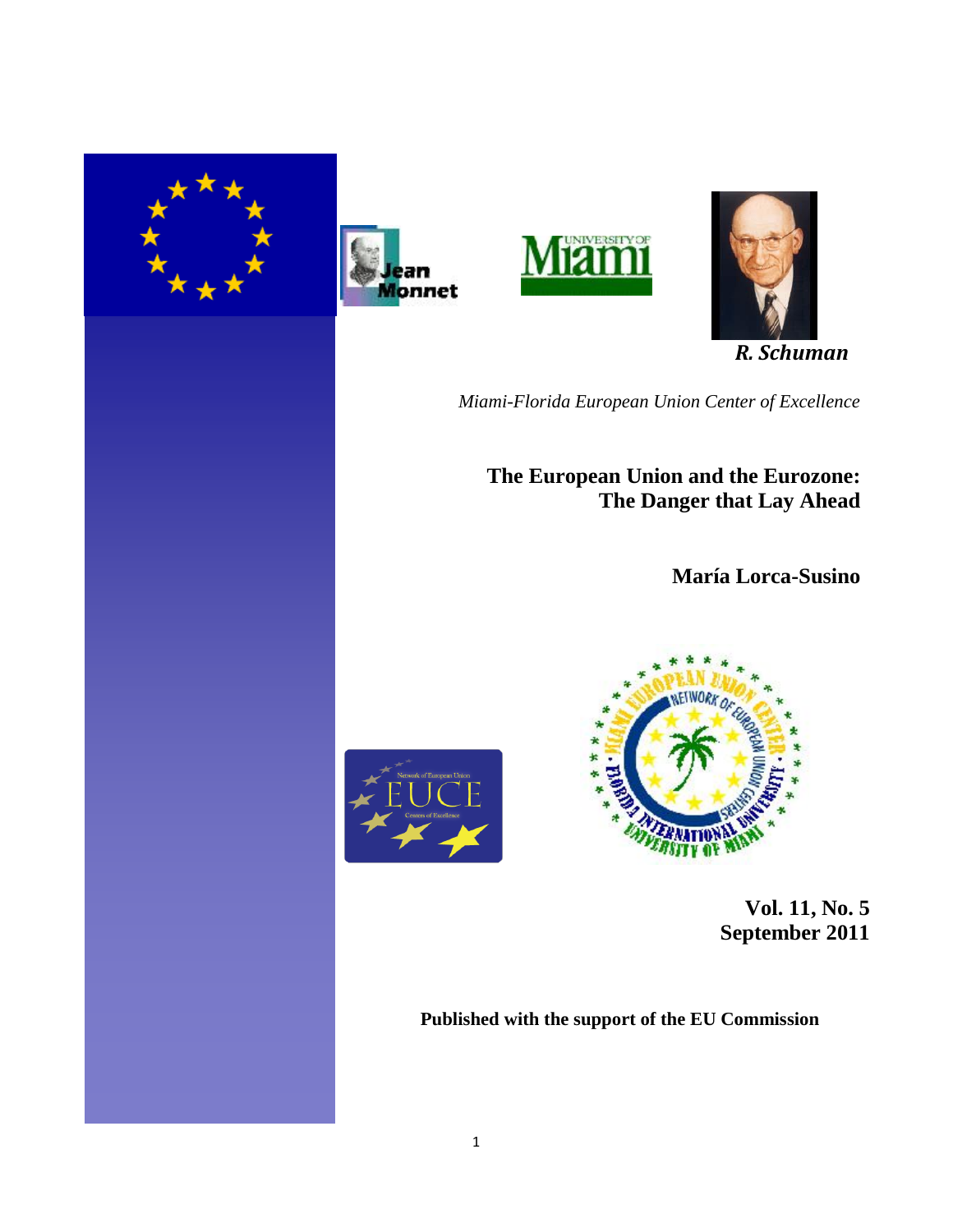## **The Jean Monnet/Robert Schuman Paper Series**

The Jean Monnet/Robert Schuman Paper Series is produced by the Jean Monnet Chair of the University of Miami, in cooperation with the Miami-Florida European Union Center of Excellence, a partnership with Florida International University (FIU).

These monographic papers analyze ongoing developments within the European Union as well as recent trends which influence the EU's relationship with the rest of the world. Broad themes include, but are not limited to:

- $\triangleright$  The collapse of the Constitution and its rescue by the Lisbon Treaty
- $\triangleright$  Turkey: prospects of membership
- $\triangleright$  Immigration crisis and cultural challenges
- $\triangleright$  Security threats and responses
- $\triangleright$  The EU and Latin America
- $\triangleright$  The EU as a model and reference in the world
- $\triangleright$  The Common Agricultural Policy and other public subsidies
- $\triangleright$  The euro and the dollar
- $\triangleright$  EU image in the United States

These topics form part of the pressing agenda of the EU and represent the multifaceted and complex nature of the European integration process. These papers also seek to highlight the internal and external dynamics which influence the workings of the EU and its relationship with the rest the world.

*Miami - Florida European Union Center Jean Monnet Chair Staff*

University of Miami **Joaquín Roy** (Director) Fax: (305) 284 4406 Web: [www.miami.edu/eucenter](http://www.miami.edu/eucenter) Florida International University

1000 Memorial Drive **Astrid Boening** (Associate Director) 101 Ferré Building **María Lorca** (Associate Editor) Coral Gables, FL 33124-2231 **Maxime Larivé** (Research Assistant) Phone: 305-284-3266 **Alfonso Camiñas-Muiña** (Associate Editor)

**Rebecca Friedman** (FIU, Co-Director)

## *Inter-American Jean Monnet Chair Editorial Board:*

**Carlos Hakansson**, Universidad de Piura, Perú **Finn Laursen**, Dalhousie University, Halifax, Canada **Fernando Laiseca**, ECSA Latinoamérica **Michel Levi-Coral**, Universidad Andina Simón Bolívar, Quito, Ecuador **Félix Peña**, Universidad Nacional de Tres de Febrero, Buenos Aires, Argentina **Stephan Sberro**, Instituto Tecnológico Autónomo de México **Eric Tremolada**, Universidad del Externado de Colombia, Bogotá, Colombia

# *International Jean Monnet Chair Editorial Advisors:*

**Federiga Bindi,** University Tor Vergata, Rome **Blanca Vilà**, Autonomous University of Barcelona **Francesc Granell,** University of Barcelona, Spain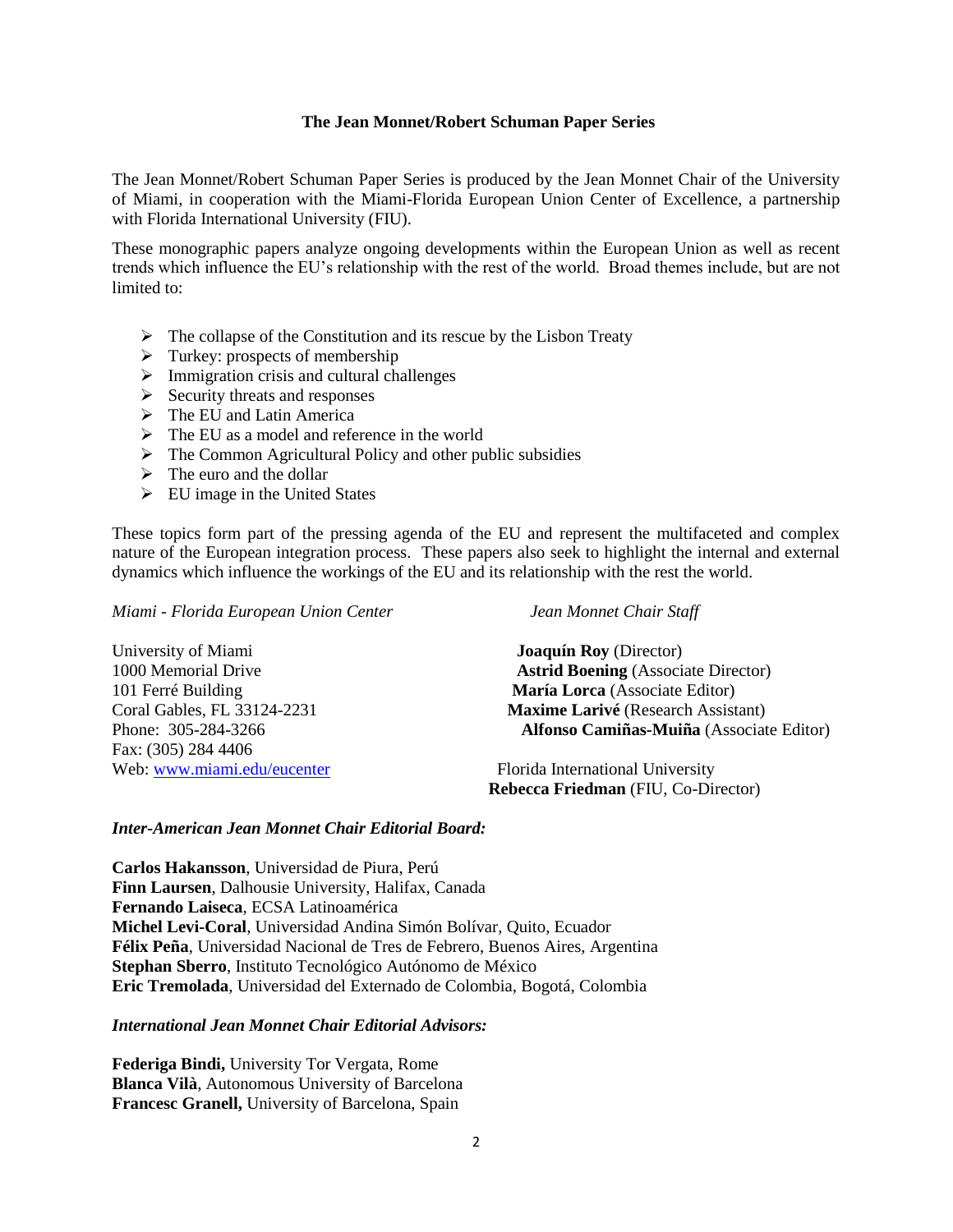# **The European Union and the Eurozone: The Danger that Lay Ahead**

# **María Lorca-Susino**

The past two years have been very dramatic for the EU, particularly for the Eurozone. Not only have the financial and economic crises impacted every single country but, most importantly, southern European countries have developed problems of their own, which are affecting the entire system worldwide.

In 2010 a sovereign debt problem unfolded in Greece. However, solving this problem and avoiding contagion to other countries and areas of the world has proven to be quite a challenge. March 2011 was a decisive month for both the EU and the Eurozone because two dramatic but necessary financial and economic agreements took place. The first one was the agreement to reinforce the Stability and Growth Pact by automatically implementing harsher financial sanctions for rule breakers. The second was to finally agree, after two years of debate, on establishing the European Stability Mechanism (ESM).

This deal was sealed among European Finance Ministers to approve a detailed agreement establishing a permanent crisis mechanism, which was designed on November 28, 2010, following a proposal by the European Commission and agreed to by the euro area Ministers of Finance. The purpose of this mechanism is to safeguard financial stability in the euro area by expanding the mandate of the European Financial Stability Facility (EFSF). The EMS is ready to lend around €500bn, or about \$710bn to troubled Eurozone countries; however, this amount does not seem to be enough to support Eurozone member states in difficulties. The ESM will start operating in 2013 to replace the current EFSF. The ESM has been created with the intention to prevent and end any future sovereign-debt crisis, the reason being that after Greece received the rescue package in May 2010, it was thought that the area was saved and that it was business as usual; however, the situation in Greece has not improved, and other countries have shown the need for economic support.

This paper summarizes the Greek situation by analyzing the two rescue plans in order to help the country avoid default, and also seeks to open the debate on whether Eurozone member states such as Greece should be left to its own devices and default on its sovereign debt; thus, this work briefly reviews and compares default cases such as Asia and Argentina. Also, it aims at shedding light on the actions that have been taken to save the rest of the euro area countries in difficulties and pinpoints that the measures taken are not enough to settle the financial markets. After two years of crisis and panic, it is clear that the instability in the Eurozone will only disappear with the introduction of a Eurobond; however, this financial requisite requires fiscal unity, which is the one integration step that is clearly not accepted by Eurozone governments as of summer 2011. Finally, this paper highlights the role of the banking system in underpinning the stability of the European Union in order to bring stability and trust to the union.

This paper concludes that the EU faces a make or break moment in summer 2011. The efforts to save Greece and other countries in difficult situations are not working. The current course of action is demonstrating that the European Union and the euro may not be saved for a number of reasons. Firstly, a financial crisis is being worked out by politicians representing different sovereign countries. These politicians are therefore defending their national interests; that is, their tax payers' money. Secondly, the EFSF, worth €440bn, is simply not enough to cover both the existing and expected financial necessities. Unless it is agreed that this fund enjoys a safety net of a few trillion euros to rescue countries in difficulties, the markets are not going to calm down. Also, there should be a fiscal union and a European

María Lorca-Susino, Ph.D. is full-time lecturer of economics at the University of Miami as well as Associate Editor at the European Union Center of the University of Miami. She holds a Master in Business Administration in Finance, and a Master of Science in Economics and a Bachelors of Arts and Science in Political Science (University of Miami). She has recently published ―The Euro in the 21st Century‖ (Ashgate). Her research interests include comparative political economy, with a special interest in the European Union and Spain. Her most recent publications are all available on line at [www.miami.edu/eucenter.](http://www.miami.edu/eucenter) The author would also like to thank Alfonso Camiñas-Muiña, Assistant Editor at the Miami-Florida European Union Center of Excellence, for his valuable help and comments in editing this paper.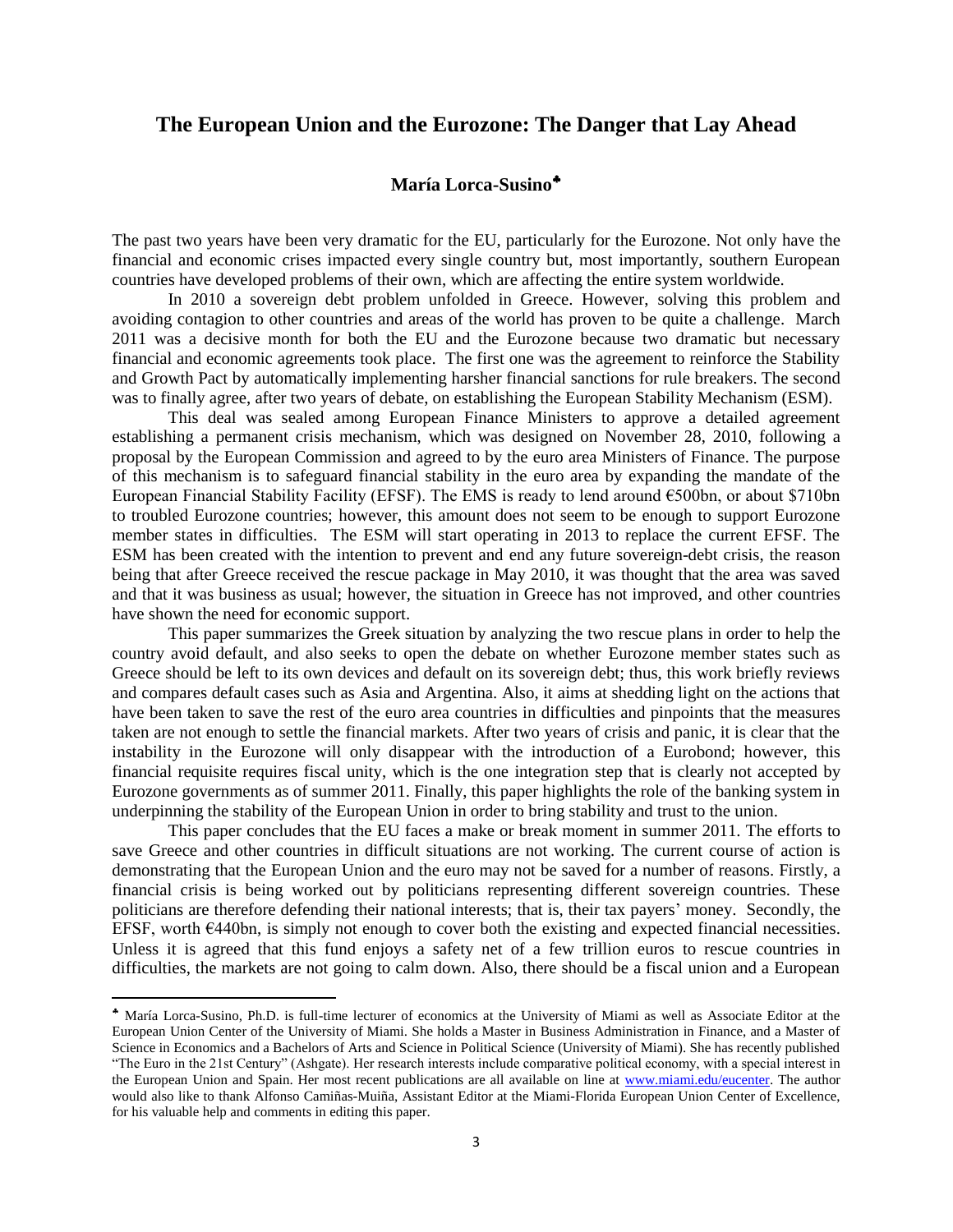bond, which is an option that is not accepted by some EU member states. Still, European politicians believe that the European Central Bank should follow the Federal Reserve Bank's footsteps. However, the Fed is the central bank of a fiscally unified country, the ECB is not. Thus, politicians should understand that the European Central Bank has a limited "obligation" to help those countries in difficulties.

#### **Understanding the Greek Conundrum: Two Rescue Plans and One Mission**

In May 2010 Greece publicly announced to the world that it was on the brick of bankruptcy with a country debt expected to reach about  $\epsilon$ 350bn by 2014.<sup>2</sup> The world, and most importantly the EU, could not afford such a financial disaster because the world is still fighting to survive the crisis of 2007. Thus, it was agreed that Greece had to be saved and a bail-out plan was put in place to help Greece under the motto: "save now, ask later."

The reason why Greece performed so poorly is widely known. Greece has not respected the Stability and Growth Pact and was never forced to put finances in order and, as a consequence, the SGP has been reformed once again with stricter rules and compliance requirements. Much has been written to explain that once upon a time France and Germany did not comply with the SGP and that they were not forced to obey; hence, why should Greece be forced to observe the SGP? Although France and Germany did not comply, Greece cannot be compared with economic and financial soundness of these countries. Greece has technically defaulted on its sovereign debt, while Germany is the strongest country in the union and the second biggest exporter in the world. However, this work could not faithfully explain the situation if it did not present another reason that sheds light on the current financial distress. Greece used "creative accounting"<sup>3</sup> to work out the numbers on its national accounts in 2009, which led to the budget crisis in 2010. It has been well-documented that in 2008 Greece presented budget deficit estimates for 2009, which stood at about 6.7% of gross domestic product; however, in October 2008 the newly elected Greek government revised the estimate of the government budget deficit for 2009 from 6.7% of the gross domestic product (GDP) to 12.7% of GDP".<sup>4</sup> It was then explained that Goldman Sachs helped Greece "obscure billions in debt from the budget overseers in Brussels."<sup>5</sup>

To save Greece, the International Monetary Fund (IMF) and the Euro area nations came up with what was labeled a "lending facility", or bailout, of €110bn (\$146.2Bn) on May 2, 2010: €30bn in standby agreement with the IMF and €80bn from euro area member states in the form of bilateral loans, once approved in national parliaments.<sup>6</sup> The terms of the bail-out were set as a three year bailout plan that Greece would have to repay with an interest of 7.5%. The first loan, worth  $\epsilon$ 30bn, was given before May 19, 2010, the date by which Greece had to make debt repayment and avoid defaulting on its massive debt. However, Greece was also asked to take some extreme austerity measures that would help cut €30bn over the next three years, which was expected to help reduce public debt from 13.6% in May 2010 to less than 3% by 2014. Some of these austerity measures **-** scraping bonus payments for public sector workers, capping annual holiday bonuses, increasing the Value Added Tax from 21% to 23%, raising taxes on fuel, alcohol, and tobacco by 10% and taxing illegal construction<sup>7</sup> - have shaken the social roots of the country and have caused social demonstrations and general strikes.

Despite intentions and actions taken to curve spending, neither investors nor the market believed in Greece and, as a result, on February 7, 2011, the country's Credit Default Swap (CDS) soared to 472.6

<sup>4</sup> Rebecca Nelson, Paul Belkin, et al. "Greece debt crisis: Overview, policy responses, and implications," Congressional Research Service, US Government. http://www.fas.org/sgp/crs/row/R41167.pdf

 $2$  Disclaimer: Amounts presented in this paper are rough estimates that can vary due to the financial markets performances and economic events.

 $3$  Greece has been characterized for year for what can be called "creative accounting." For more information refer to http://articles.moneycentral.msn.com/Investing/JubaksJournal/why-every-nation-cooks-its-books.aspx?pgnew=true

<sup>&</sup>lt;sup>5</sup> Louise Story, Landin Thomas, Nelson D Schwartz, "Wall St. helped to mask debt fueling Europe's crisis," The New York Times, February 12, 2010. http://www.nytimes.com/2010/02/14/business/global/14debt.html?pagewanted=all

<sup>&</sup>lt;sup>6</sup> European Commission Economic and Financial Affairs, "Euro area and IMF agreement on financial support programme for Greece," European Commission, May 5, 2010.<br><sup>7</sup> "Eurozone approves massive Greece bail-out," BBC News, May 2, 2010.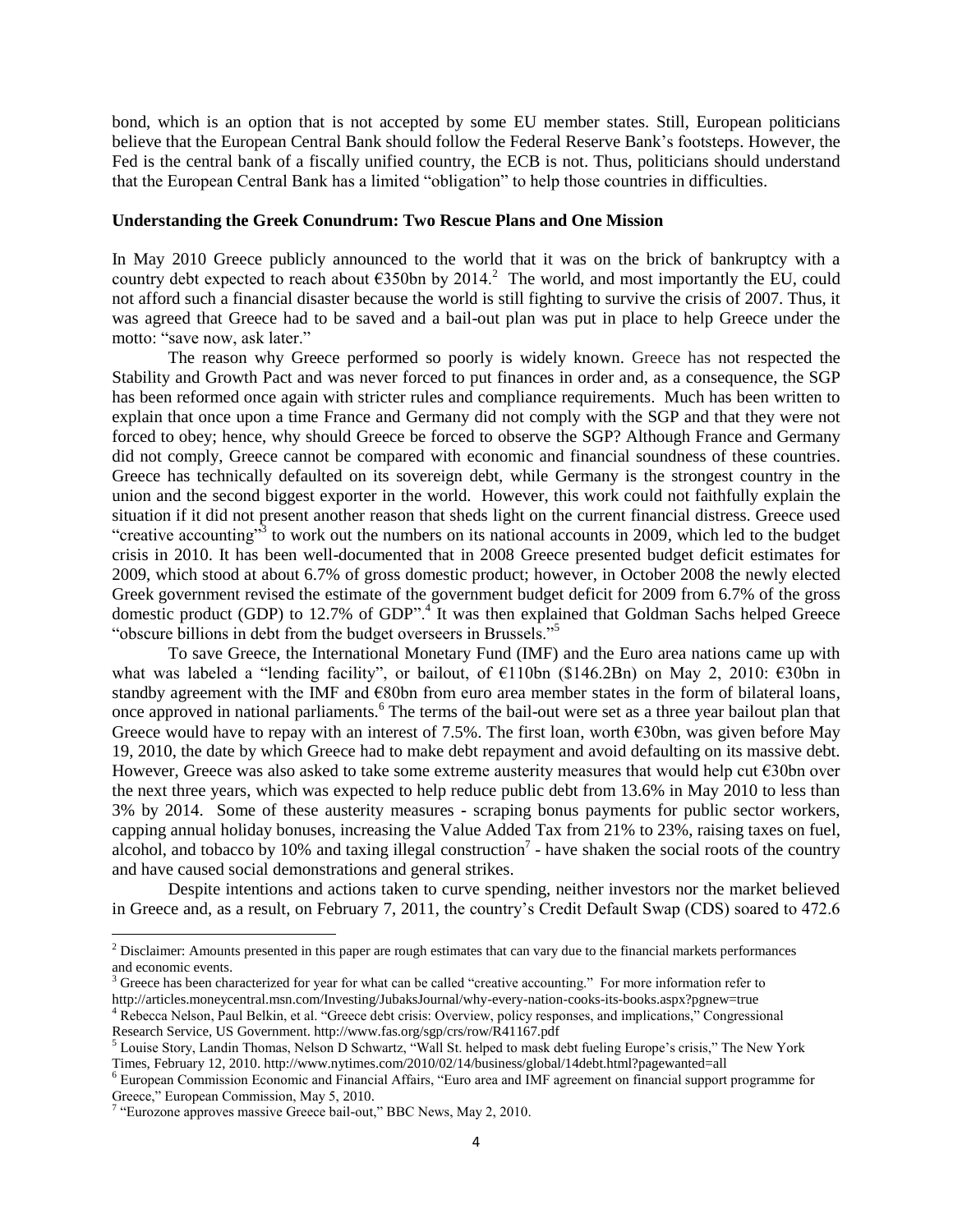points. At that point, the country witnessed a flight of capital as the market realized that "default" was a very real possibility, and investors showed a total lack of confidence in the country. With this scenario, Greece had no other option but to see its debt downgraded by the three major rating agencies: On May 7, 2011, Moody's downgraded Greece from Ba1 to B1; on May 9, 2011, S&P downgraded Greece from BBto B; finally, Fitch downgraded on May 20, 2011, from BB+ to B+.

In July 2011, just about twelve months after Greece asked for the first rescue package, more money was needed; if Greece were to not get a second rescue package, the world would witness and suffer a sovereign default. The problem is that the first rescue plan has not been enough to solve the problem because Greece is immersed in a severe economic recession and the situation is such that on June  $1<sup>st</sup>$ , 2011, Moody's downgraded Greece to Caa1, on par with Cuba, and raised the nation's risk of default to  $50\%$ .<sup>8</sup>

The second round of financial help was worth  $E109bn<sup>9</sup>$  in new loans and Greece agreed in return to implement about  $\epsilon$ 78bn in additional austerity measures and asset sales through 2015.<sup>10</sup> This time, however, this rescue plan involved some sacrifice on the bondholders' side. In fact, this new rescue package includes a target of about  $\epsilon$ 37bn in bondholders' commitment to either swap or rollover their debt for new bonds that mature in 30 years, which would represent a 21 per cent reduction in the bonds' value and "is expected to trigger a selective default."<sup>11</sup> What Papandreou promised in return to the IMF and the Eurozone member states to secure this second package was that the government was going to implement a  $\epsilon$ 6.4 billion spending cut from June 2011 to December 2011, another  $\epsilon$ 22 billion up to 2015, and  $\epsilon$ 50 billion in sales of assets. What is mindboggling is that it was chosen to implement easier adjustments first and hard ones later, which makes it seem as if political actors are postponing the hardest cuts for later:  $\epsilon$ 6.4bn in 2011 and  $\epsilon$ 22bn in 2015.

Greece was still entitled to the last payment of the first bail-out plan when asking for a second rescue package. To get this money, Greece had to convince the IMF to agree to grant the final payment of the first rescue package.<sup>12</sup> This last tranche consisted of a  $\epsilon$ 12bn payment due on June 29, 2011, out of which €3.3bn were coming from the IMF. In order to receive this money, Greece had to agree to further cuts:  $\epsilon$ 14.32bn of public spending cuts and  $\epsilon$ 14.09bn of tax increases for 5 years. These extra austerity measures are causing much trouble for Greece. Greece must deal with the international market's lack of trust in any of the promised deficit cuts and debt reductions; furthermore, it has to deal with instability forces at home from two sources, the first being a tremendous opposition from members of labor unions that took over the Finance Ministry offices in central Athens. Unions prevented employees from entering buildings and hung a banner from the roof calling for a general strike to oppose the measures.<sup>13</sup> The second source of distress comes from the Conservative party, whose leaders rejected the new austerity measures, claiming that these measures would flatten the Greek economy and destroy Greek society.<sup>14</sup>

 $\overline{a}$ 

 $8$  Jonathan Stearns and Maria Petrakis, "EU preparing new rescue plan for Greece," June 4, 2011.

http://www.bloomberg.com/news/2011-06-03/eu-preparing-new-rescue-package-for-greece.html

<sup>&</sup>lt;sup>9</sup> Peter Spiegel, Quentin Peel, Patrick Jenkins, and Richard Milne, "Deal on Greece bail-out," Financial Times, Friday 22, 2011

<sup>&</sup>lt;sup>10</sup> Natalie Weeks and Marcus Bensasson, "Papandreou Clinches Votes for Second Greek Budget Bill," Bloomberg, June 30, 2011. http://www.bloomberg.com/news/2011-06-30/papandreou-wins-enough-votes-to-pass-greek-budget-bill-ensuringbailout.html

<sup>&</sup>lt;sup>11</sup> Peter Spiegel and Quentin Peel, "EU leaders agree  $£109$ bn Greek bail-out," Financial Times, July 21, 2011.

<sup>&</sup>lt;sup>12</sup> Andrew Hickley, "Juncker raises doubts on IMF Greek payment," GFS News, May 27, 2011.

http://www.gfsnews.com/article/1968/1/

 $13$  Jonathan Stearns and Maria Petrakis, "Greece to Get Next Aid Payment From New Bailout, "Bloomberg, June 3, 2011. http://www.bloomberg.com/news/2011-06-03/greece-to-get-next-aid-installment-as-euro-zone-officials-plan-newbailout.html

<sup>&</sup>lt;sup>14</sup> Nick LLiev, "Greece suffers second round of severe austerity measures," The Sofia Echo, May 30, 2011.

http://sofiaecho.com/2011/05/30/1097351\_greece-faces-second-round-of-severe-austerity-measures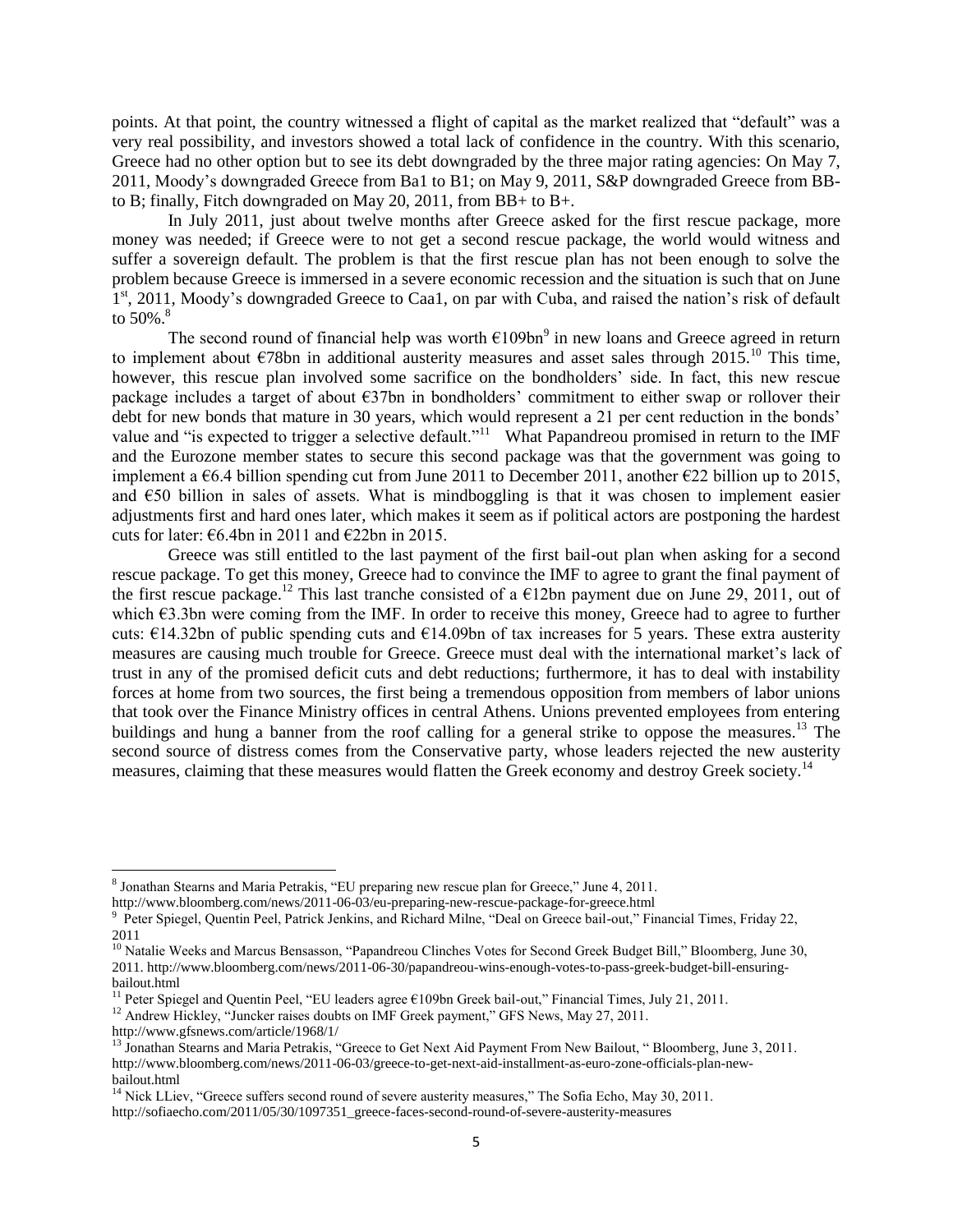#### **Greece Is Not Alone: A Fool's Consolation**

Both the market and investors have been waiting for politicians to make a decision over what should be done to solve the problem other than throwing money at what can be called the "Greek black hole" to avoid default. There have been many options, but the most interesting one has been to implement an adjusted version of the "Brady Plan" in Greece. This plan was used by the IMF to bring most Latin American countries out of their financial crises. The Brady Plan for Greece was briefly discussed by few economists as an option to solve the crisis but never became a valid scenario, despite its proven effectiveness in the Latin American case. However, some form of an "informal" Brady plan seems to be operating in the market.

The assistance that Greece received was aimed at preventing default, but something must be done about Greece's debt, which is expected to surpass 140% of the GDP in 2011. Thus, the debate on "defaulting vs. no-defaulting" has sparked a debate. One side defends that countries should be left to default and self-organize, such as the case of Argentina. Argentina is again making headlines as a miracle, since it did not accept any financial help and defaulted in its sovereign debts, making it the biggest default in history to date. Ten years later, Argentina has paid almost everything. But it has a tremendous advantage over Greece: Argentina has abundant natural resources which are being demanded by developing countries, mainly China. The demand for raw material during the past 2 years has helped the country enjoy an impressive expansionary economic momentum and has improved national accounts, which would help pay back remaining debts. The other side believes that countries should be helped with economic rescue packages conditional to structural reforms and debt restructuring. This was the approach used during the Asian crisis in the late 1990s. However, this has been pejoratively called "financial" imperialism." Nonetheless, this new form of imperialism has quite an interesting track record among Southeast Asian countries, since most of these countries that were given financial aid and forced to restructure are today strong in the international markets.

The table below summarizes the problem faced during the past sovereign debt crisis, the amount of the rescue fund provided and the outcome. In summary, Mexico can be considered the first country which had difficulties. Due to its geographical situation, the US immediately decided to provide the necessary funding to stop the crisis and control the situation. Thus, when Mexico was at the dawn of default the US helped with about \$50bn in loans. The East Asian crisis was different. Those countries immersed in the Asian crisis were helped either by the IMF, the World Bank, G7 countries, or a combination. When Thailand—the first country in the area—ran into financial difficulties, the US did not rush to save it, as the problem in this country was regarded as insignificant. However, the 1997 East Asian crisis demonstrated that no problem is small enough and that contagion will become a fact. This lack of response on the part of the US has been blamed and used to explain the spillover effect to the rest of the area. Years later, Russia ran into sovereign debt difficulties and defaulted selectively after receiving some help.

Most believe that avoiding default is the right path, but then the problem becomes what to do with the massive amount of sovereign debt spread worldwide. From the beginning of the Greek crisis, one case scenario was "no restructuring" of the Greek debt. However, this could not be an option because, in order for Greece to be able to pull through the current economic situation, there was going to be a need to impose some debt restructuring upon private investors. "Voluntary restructuring" was a second option. Should Greece take this option, the question would remain whether the restructuring is drastic enough to convince the market that the post-Restructuring debt stock would be honorable and serviceable this time around. Finally, a "forced restructuring" was not negotiable, as it was treated by the market and investors as a default and a restructuring. However, it seems that the third option is the way to go, since the second rescue plan includes involvement on the side of bondholders and investors on Greek sovereign bonds. In fact, "the Institute of International Finance estimated the total reduction in the net present value of Greek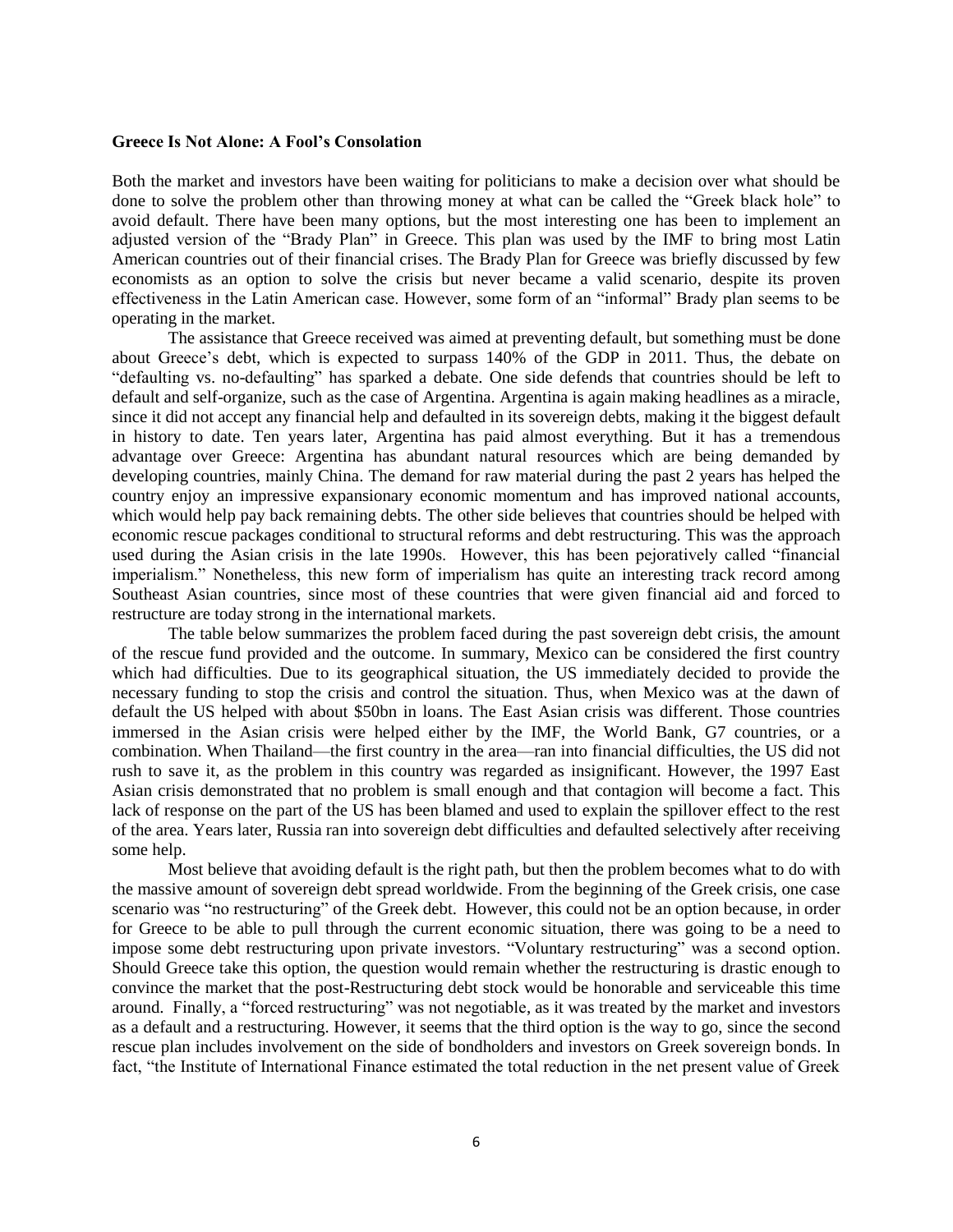debt to be 21 per cent."<sup>15</sup> Thus, Greece has defaulted selectively in its debt despite receiving economic rescue during the past two years.

Greece is not alone, the difference being that very few countries have received both financial aid and have defaulted. The table below shows the list of countries that were once about to default on their sovereign debt and a summary of the rescue package provided by international institutions. In the case of Southeast Asia, it is important to mention that a total of \$116bn left the area weeks before a full-fledged crisis spread mercilessly throughout the area. In the European case, it has already been reported that, despite the help provided in June to countries in difficulty, "US money market funds have sharply cut their exposure to banks in the Eurozone over the past few weeks and reduced the available credit, even in stronger countries such as France."<sup>16</sup>

<sup>&</sup>lt;sup>15</sup> Wolfang Munchau, "The Eurozone crisis is on pause, not over," Financial Times, July 24, 2011.

<sup>&</sup>lt;sup>16</sup> Dan McCrum and Patrick Jenkins, "US funds cut Eurozone exposure," July 25, 2011, Financial Times. http://www.ft.com/cms/s/0/1cda4056-b495-11e0-a21d-00144feabdc0.html?ftcamp=rss#axzz1TE85Jt5H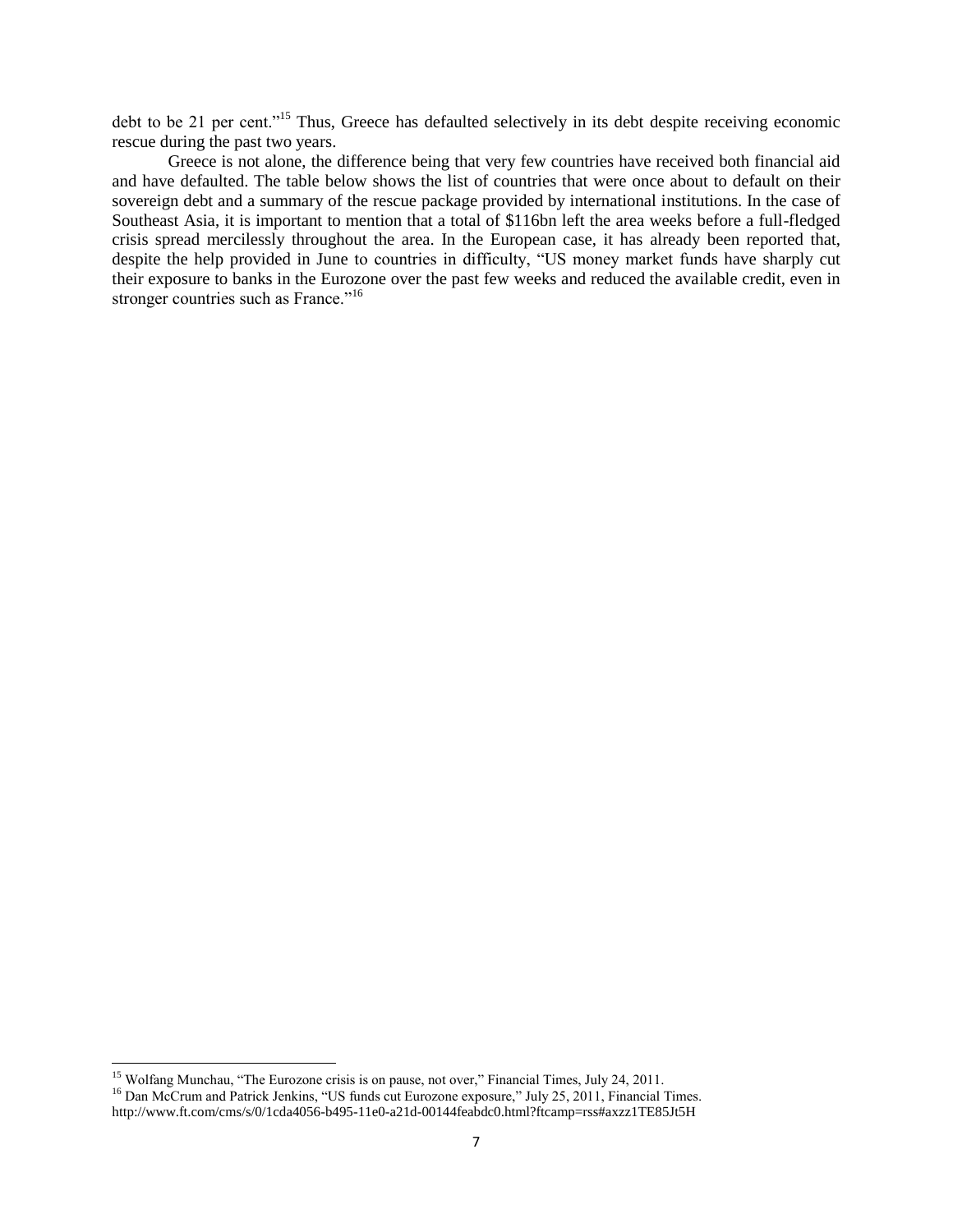| Country                   | When             | Amount                                                                                                    | <b>Result</b>                            |
|---------------------------|------------------|-----------------------------------------------------------------------------------------------------------|------------------------------------------|
| Mexico <sup>17</sup>      | December 1994    | \$50bn loan by US government                                                                              | <b>No Default</b>                        |
| Thailand <sup>18</sup>    | August 1997      | \$21bn loan by the IMF and other countries                                                                | <b>No Default</b>                        |
|                           |                  | (1st on August 11, for \$17bn: Japan, Australian, Hong Kong, Malaysia, Singapore,                         | Repaid loan in 2003, 4 years ahead       |
|                           |                  | Indonesia, Korea, World Bank, and Asian Development Bank                                                  | of schedule                              |
|                           |                  | $2nd$ on August 20, for \$3.9bn by the IMF)                                                               |                                          |
| Indonesia <sup>19</sup>   | August 1997      | \$23bn loan by the IMF and                                                                                | <b>No Default</b>                        |
|                           |                  | (IMF: \$11.4bn)                                                                                           | Repaid IMF in 2006                       |
|                           |                  | The rest: Bank of Indonesia among others)                                                                 |                                          |
| South Korea <sup>20</sup> | <b>July 1997</b> | \$58.5 bn loan by the G7 governments, the IMF,                                                            | <b>No Default</b>                        |
|                           |                  | the World Bank and the Asian Development Bank                                                             | By first quarter of 1999, the crisis     |
|                           |                  | (IMF: \$21bn Dec 1997)                                                                                    | was considered to be over                |
|                           |                  |                                                                                                           | (August 2001 repayment to IMF)           |
| Malaysia <sup>21</sup>    | September 1998   | IMF help was refused                                                                                      | <b>No Default</b>                        |
|                           |                  |                                                                                                           | By 1999 economic growth was back         |
|                           |                  |                                                                                                           | mainly due to the international          |
|                           |                  |                                                                                                           | capital flow that came back to East      |
|                           |                  |                                                                                                           | Asia in the forth quarter of $1998^{22}$ |
| Russia                    | <b>July 1998</b> | \$25bn loan by IMF and WB                                                                                 | <b>Selective Default</b>                 |
|                           |                  | (IMF: \$23bn on July 13, 1998 <sup>23</sup> )                                                             | August 19, 1998 Russia fails to pay      |
|                           |                  |                                                                                                           | its debt on GKO and defaults. IMF        |
|                           |                  |                                                                                                           | and G7 declare will not provide          |
|                           |                  |                                                                                                           | more funds to Russia                     |
| <b>Brazil</b>             | 1999             | \$41.5bn loan by IMF, World Bank, and G7 Nations                                                          | <b>No Default</b>                        |
|                           |                  | $$18$ bn loan by the IMF <sup>24</sup> and other international aid agencies will chip in \$9 billion. The | Paid off its loans earlier on            |
|                           |                  | remaining \$14.5 billion will come from industrial countries in North America, Europe                     | December 2005                            |
|                           |                  | and Asia. The United States will contribute \$5 billion <sup>25</sup>                                     |                                          |

<sup>&</sup>lt;sup>17</sup> Charles Calomiris, "Lessons from the Tequila Crisis for Successful Financial Liberalization," American Enterprise Institute for Public Policy Research, October 1, 1999. http://www.aei.org/article/15090

http://www.imf.org/external/np/sec/nb/1997/nb9722.htm

<sup>&</sup>lt;sup>18</sup> International Monetary Fund, "IMF Approves Stand-by Credit for Thailand," Press Release Number 97/37, August 20, 1997. http://www.imf.org/external/np/sec/pr/1997/pr9737.htm

<sup>19</sup> International Monetary Fund, "Camdessus Commends Indonesian Actions," Press Release Number 97/22, October 31, 1997.

<sup>&</sup>lt;sup>20</sup> Jahyeong Koo and Sherry L. Kiser, "Recovery from a financial crisis: the case of South Korea," Federal Reserve of Dallas.

http://www.dallasfed.org/research/efr/2001/efr0104c.pdf

<sup>&</sup>lt;sup>21</sup> The Economist, "A prickly pair," A survey of South-East Asia, February 10, 2010. http://www.economist.com/node/280660

 $^{22}$  Mahani Zainal Abidin, "The Financial Crisis in Malaysia: The Economic and Political Consequences," Institute of Southeast Asian Studies, October 1999. http://www.iseas.edu.sg/trends996.pdf

<sup>&</sup>lt;sup>23</sup> International Monetary Fund, "Camdessus says IMF Board to Consider Strengthened Reform Program Supported by Substantial Increase in Financing for Russia," Press Release Number 98/24. http://www.imf.org/external/np/sec/nb/1998/nb9824.htm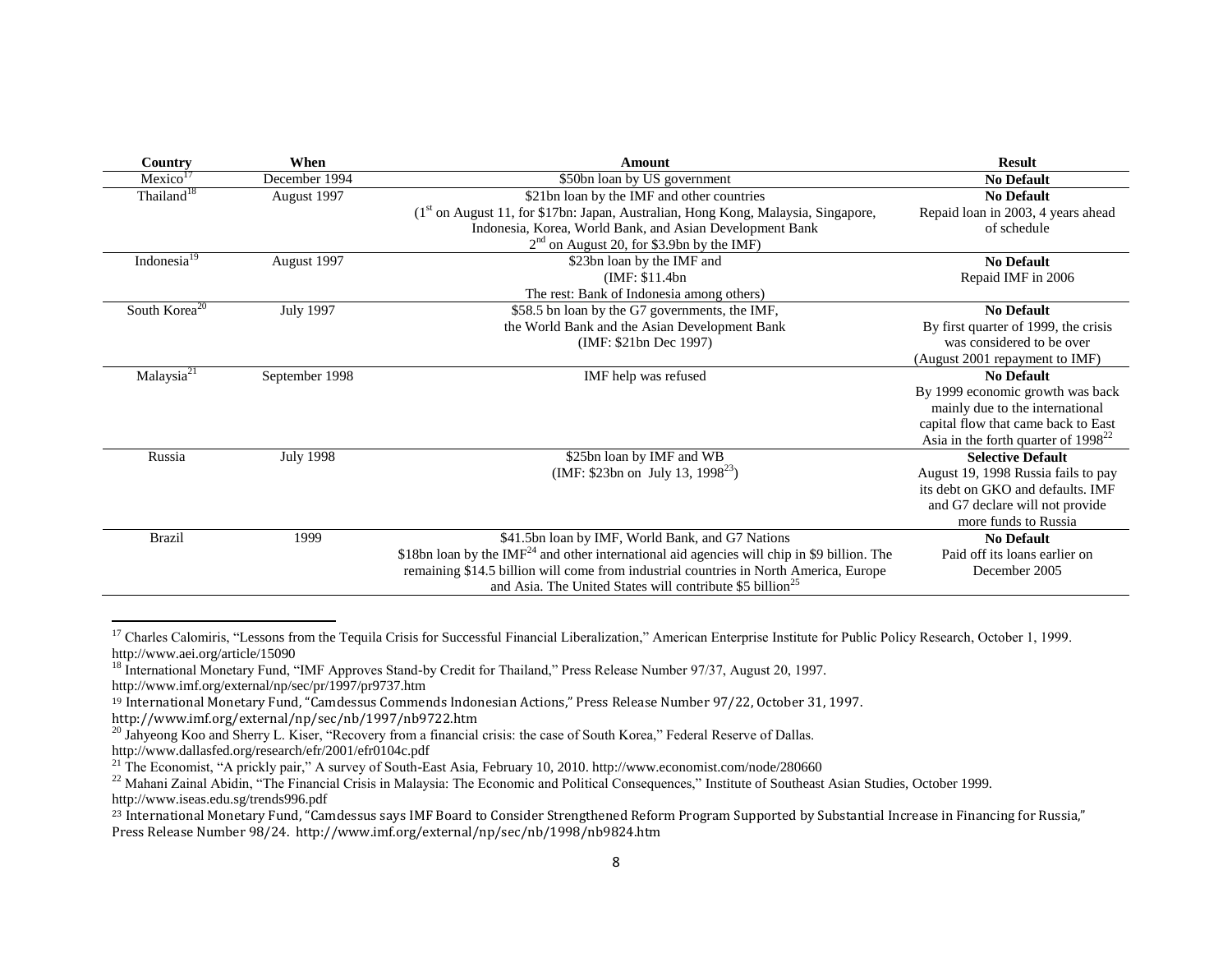| Argentina | 2002 | Refused IMF help and defaulted on part of external debt: \$93bn (biggest default in | <b>Voluntary Default</b>                      |
|-----------|------|-------------------------------------------------------------------------------------|-----------------------------------------------|
|           |      | history)                                                                            | March 2005: President Kirchner                |
|           |      |                                                                                     | declares the restructuring of the             |
|           |      |                                                                                     | country's debt to be a success.               |
|           |      |                                                                                     | Argentina offered to exchange more            |
|           |      |                                                                                     | than \$100bn in defaulted bonds <sup>26</sup> |
|           |      |                                                                                     | Trying to pay back bondholders                |
|           |      |                                                                                     | particularly Paris Club <sup>27</sup>         |
|           |      |                                                                                     |                                               |

 $\overline{a}$ 

<sup>24</sup> International Monetary Fund, "IMF Approves SDR 13 Billion Stand-By Credit for Brazil; Activates NAB," Press Release Number 98/59, December 2, 1998. http://www.imf.org/external/np/sec/pr/1998/pr9859.htm

<sup>&</sup>lt;sup>25</sup> Associate Press, "\$41.5 billion deal for Brazil to halt financial maelstrom, "Deseret News, November 14, 1998. http://www.deseretnews.com/article/662853/415-billiondeal-for-Brazil-to-halt-financial-maelstrom.html

<sup>&</sup>lt;sup>26</sup> BBC News, "Time line: Argentina," http://news.bbc.co.uk/2/hi/americas/country\_profiles/1196005.stm

<sup>&</sup>lt;sup>27</sup> [Jude Webber,](http://blogs.ft.com/beyond-brics/author/judewebber/) "Argentina and Paris Club: still at odds," Financial Times, March 1, 2011. http://blogs.ft.com/beyond-brics/2011/03/01/argentina-and-paris-club-stillwrangling/#axzz1TEppIAA8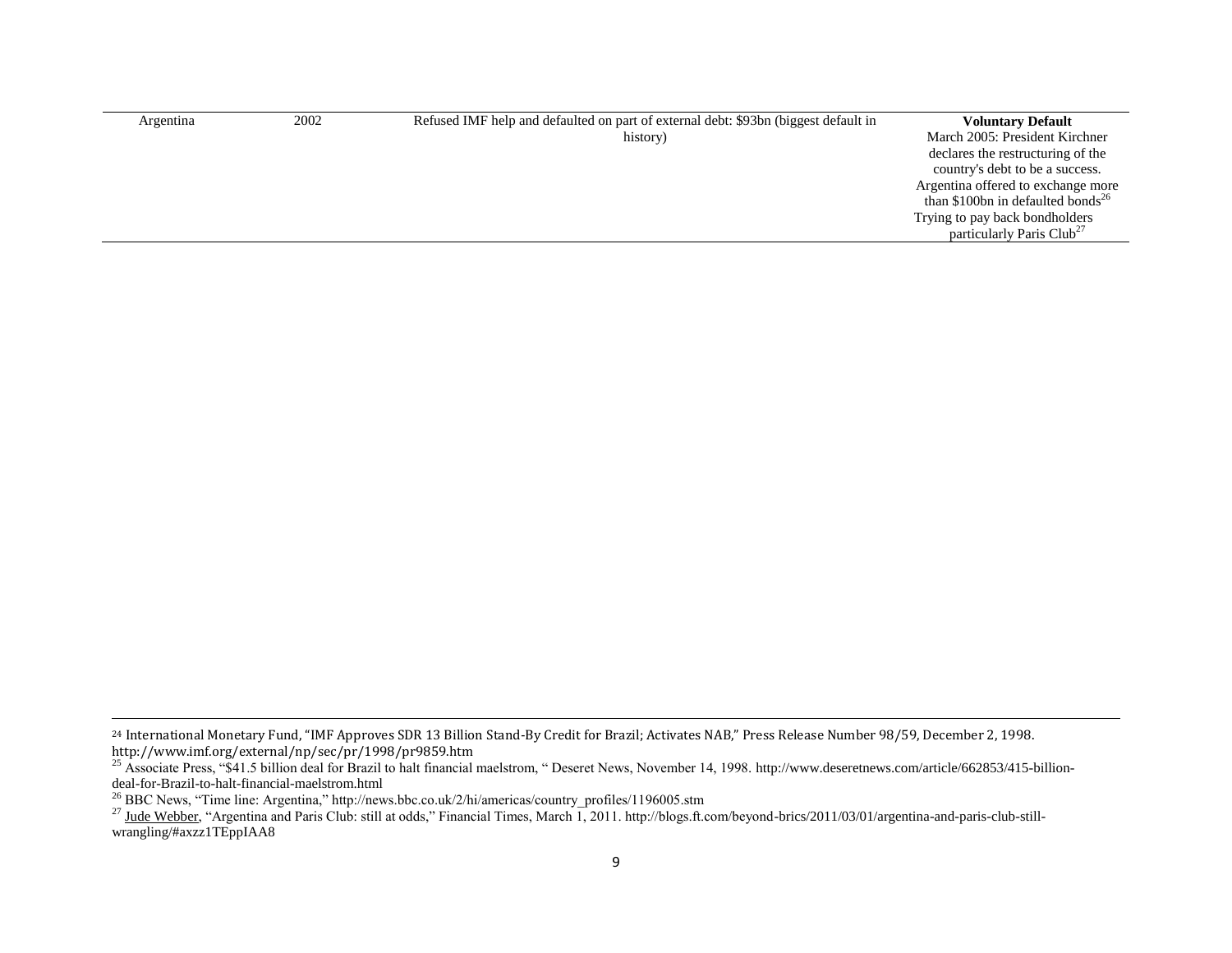The lesson learned from this long list of countries in disarray has been that in a globalized world, no matter how small a country is, it may have a devastating effect on the rest of the world. However, the EU and the Eurozone are facing another challenge. It is agreed that Greece must be saved, but voices are claiming that saving Greece should not cause the bankruptcy of other countries.

Greece must be saved in order to stop contagion. There are other countries in the area under stress, such as Portugal and Ireland, but these countries are suffering their own set of problems that are not attributable to Greece. However, when the risks of all these countries in difficulties are put together, the world faces Armageddon.

As for the Greek problem, according to the information available, 60% of the debt is held by European countries, 29% by Greece, 3% in the hands of Asian countries, 3% in the USA and 5% in other various countries.<sup>28</sup> Therefore, the problem is mainly European, since almost 90% is held in the EU; thus, the Greek problem alone has little effect at the international level. Also, the Bank of International Settlement (BIS) has presented that 43% of the debt is in the hands of banks; in particular, the BIS also provides information on the breakdown of bank exposure to Greece's debt. In fact, the information shows that Germany has about €80bn, France has an exposure of about €100bn, and the US has a bit less than  $\epsilon$ 50bn involved.<sup>29</sup> Finally, it is important to explain that there are two groups of creditors in Greece: the official lenders, which consist of the IMF and the EU, and the private sector.

As mentioned, Portugal and Ireland are facing their own sets of problems and are also under the watch and supervision of the IMF and the EU. Also, it is important to mention that this second bailout plan for Greece has helped relax the general terms and conditions for Greece, Ireland and Portugal. For instance, under the new contract, the interest on the repay loans for these countries has now been set at 3.5%, rather than the 7% required before, and the repayment schedule has been extended from 7.5 years to a range that varies between 15 to 30 years.<sup>30</sup>

| лио в кесет пло монет                      |                  |                       |  |  |
|--------------------------------------------|------------------|-----------------------|--|--|
| Country                                    | <b>How much</b>  | When                  |  |  |
| <sup>1st</sup> Lending Facility for Greece | €110bn           | May 2010              |  |  |
| 1 <sup>st</sup> emergency tranche          | $\epsilon$ 30bn  | May 19, 2011          |  |  |
| $3rd$ tranche                              | €12bn $(\$17.4)$ | July 16, 2011         |  |  |
| $2nd$ Rescue plan for Greece               | €102bn           | July 21, 2011         |  |  |
| 1 <sup>st</sup> Rescue plan for Ireland    | €85bn            | November 2010         |  |  |
| 1 <sup>st</sup> Rescue plan for Portugal   | €78bn            | April 2011            |  |  |
| <b>AMOUNT LOANED</b>                       | €375bn           | From May 2010 to July |  |  |
|                                            |                  | 2011                  |  |  |

**WHO IS RECEIVING MONEY**

# **Saving Greece and Saving Europe: The EFSF and the European Central Bank**

The Greek problem has demonstrated that the EU and the Eurozone were not ready for member state default. The idea was that since member states had to respect the Stability and Growth Pact, there was little chance that countries would pile up deficits and incur massive debt. However, this unlikely scenario became a crude reality in May 2010. European Union policy makers approved three lending facilities in early May for Eurozone member states out of fear that the Greek sovereign debt crisis might spread to other countries. To stop contagion and to help Greece and other countries, it was necessary to deal with the "no bail-out rule." Thus, the problem was not the risk of default, but how to treat this threat of default

<sup>&</sup>lt;sup>28</sup> Boris Groendahl, "German Banks Top French on \$23 Billion Greek Debt, BIS Says," Bloomberg, June 6, 2011. http://www.businessweek.com/news/2011-06-06/german-banks-top-french-on-23-billion-greek-debt-bis-says.html <sup>29</sup> Boris Groendahl, "German Banks Top French on \$23 Billion Greek Debt, BIS Says," Bloomberg, June 6, 2011.

http://www.businessweek.com/news/2011-06-06/german-banks-top-french-on-23-billion-greek-debt-bis-says.html

<sup>&</sup>lt;sup>30</sup> Peter Spiegel and Quentin Peel, "Deal on Greece bail-out," Financial Times, July 22, 2011.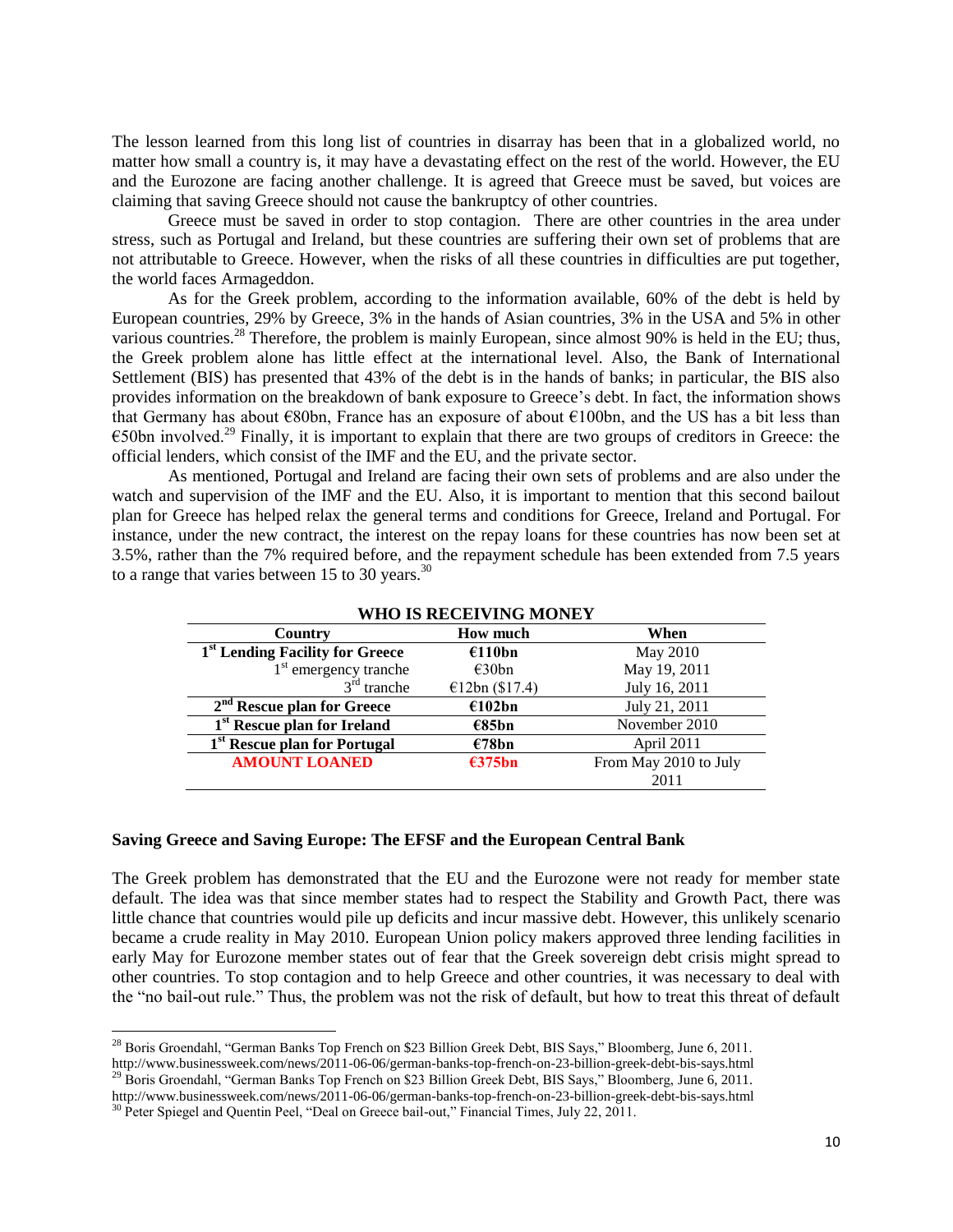and deal with Article 125. Article  $125<sup>31</sup>$  (ex Article 103 TEC) states that neither the EU nor a member state should be liable or assume the commitment of any public body or entity of any member state. This article directly bans any direct fiscal transfers from one member state to another and also seems to ban purchases of sovereign debt in the primary market. On May 11, 2010 the Council of the European Union approved the Council Regulation (EU) No 407/2010, which established the European financial stabilization mechanism; the No-Bail out rule of Article 125 was bypassed using Article 122(2) of the Treaty. This article foresees the possibility of granting Union financial assistance to a Member State in difficulties or seriously threatened with severe difficulties caused by exceptional occurrences beyond its control." $32$ 

On May 9, 2010, the EU's finance ministers adopted a regulation establishing a European Financial Stabilization Mechanism (EFSM) with the purpose of saving Greece and the union project, and which will help member states in difficulties caused by exceptional circumstances beyond their control to obtain financial assistance from the mechanism. The EFSM has a maximum total lending capacity of €60bn from the EU budget and administered by the European Commission. Furthermore, Eurozone member states agreed to create the European Financial Stability Facility (EFSF). The European Financial Stability Facility (EFSF) was a special purpose vehicle set up to make loans to Eurozone member states other than Greece. The EFSF has been the third lending facility established to help countries in difficulty. The EFSF has been endowed with up to  $\epsilon$ 440bn, which can be supplemented with  $E250$ bn from the International Monetary Fund (IMF). The EFSF has the capacity to issue "bonds" guaranteed by EAMS for up to  $E440$  billion for on-lending to euro area member states (EAMS) in difficulty, subject to conditions negotiated with the European Commission, and in liaison with the European Central Bank and International Monetary Fund, and to be approved by the Eurogroup.<sup>33</sup> The facility has been granted the highest possible rating by the three rating agencies. The EFSF "is a Luxembourg-registered company owned by Euro Area Member States. It is headed by Klaus Regling, former Director-General for economic and financial affairs at the European Commission." $34$  Troubled member states will receive funds after submitting a request comprising "an assessment of its financial needs and an economic and financial adjustment program describing the various measures to be taken to restore financial stability."<sup>35</sup> In fact, "in order to reach its objective the EFSF can, with the support of the German Debt Management Office (DMO), issue bonds or other debt instruments on the market to raise the funds needed to provide loans to countries in financial difficulties. Issues would be backed by guarantees given by the 16 euro area Member States of up to  $\epsilon$ 440 billion." $36$ 

| <b>Structure to Save the Project</b>   | <b>Amount</b> |
|----------------------------------------|---------------|
| <b>EFSM</b> or Second Lending Facility | €60bn         |
| <b>EFSF</b> or Third Lending Facility  | €440bn        |
| <b>International Monetary Fund</b>     | E250bn        |

This leads to the next question: Where is this money coming from? The top two contributors who will be required to put the money on the table to save countries are Germany, who contributes with  $\epsilon$ 119,390.07

<sup>&</sup>lt;sup>31</sup> Consolidated version of the Treaty on the Functioning of the European Union," Official Journal of the European Union, March 30, 2010

 $32$  Official Journal of the European Union, "Regulations," May 11, 2011.

http://eurlex.europa.eu/LexUriServ/LexUriServ.do?uri=OJ:L:2010:118:0001:0001:EN:PDF

 $33$  European Financial Stability Facility, "What about the EFSF." http://www.efsf.europa.eu/about/index.htm

<sup>&</sup>lt;sup>34</sup> European Financial Stability Facility, "What about the EFSF." http://www.efsf.europa.eu/about/index.htm

<sup>&</sup>lt;sup>35</sup> European Commission Economic and Financial Affairs, "European financial stabilisation mechanism."

http://ec.europa.eu/economy\_finance/eu\_borrower/efsm/index\_en.htm

<sup>&</sup>lt;sup>36</sup> European Financial Stability Facility, http://www.efsf.europa.eu/attachments/faq\_en.pdf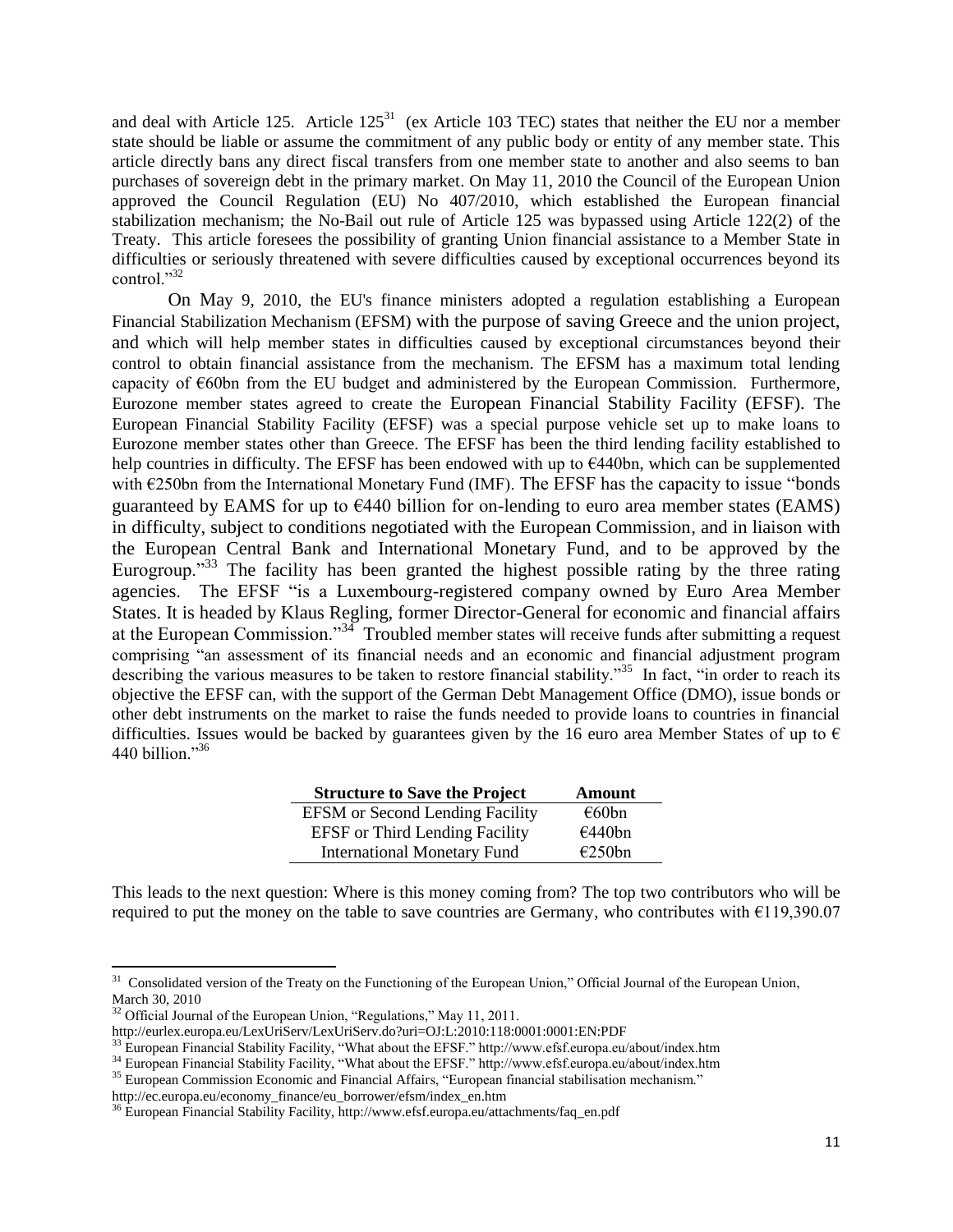million, followed by France, with  $\epsilon$ 89,657.45 million. The table<sup>37</sup> below shows the contribution of a number of countries. While Germany and France contribute almost half of the money "chipped in," PIIGS countries are also putting in an important share. This might be a way to discourage them from running into financial trouble, since the money they will receive will be their own. This brings up an interesting philosophical paradigm: how would a country in financial difficulty be able to receive money when this money would have to be technically provided by the country itself?

| <b>Countries</b>        | Amount in million of $\epsilon$ | <b>Percent of total</b> |
|-------------------------|---------------------------------|-------------------------|
| Germany                 | 119,390.07                      | 27%                     |
| <b>France</b>           | 89,657.45                       | 20%                     |
| <b>PIIGS</b>            | 161,562.71                      | 36%                     |
| Portugal                | 11,035.38                       |                         |
| Ireland                 | 7,002.40                        |                         |
| Italy                   | 78,784.72                       |                         |
| Greece                  | 12,387.70                       |                         |
| Spain                   | 52,352.51                       |                         |
| 2004 countries          | 7,705.99                        | $1.7\%$                 |
| <b>Rest of Eurozone</b> | 53,778.58                       | 12%                     |

So far the EFSF has been quite active in its short lifespan, issuing bonds for Ireland and Portugal, as presented in the table below.

| Country                                                                   | <b>Issued</b>   | <b>Terms</b>                                                                   |  |
|---------------------------------------------------------------------------|-----------------|--------------------------------------------------------------------------------|--|
| Ireland                                                                   | January 5, 2011 | $\epsilon$ 5bn for 5 years with 2.500% annual coupon – 1 <sup>st</sup> tranche |  |
| Ireland                                                                   | March 17, 2011  | $\epsilon$ 3.4bn for 8 years with 3.2500% annual coupon                        |  |
| Ireland                                                                   | May 24, 2011    | $\epsilon$ 3bn for 10 years with a 3.500% annual coupon                        |  |
| Portugal                                                                  | May 24, 2011    | €1.75bn for 10 years with a 3.5% annual coupon                                 |  |
| Portugal                                                                  | May 25, 2011    | $\epsilon$ 4.75bn for 5 year with 2.75% annual coupon                          |  |
| Two further benchmark bonds are planned for the later second half of 2011 |                 |                                                                                |  |

**European Commission placement on behalf of the EU under the EFSM**

Finally, after a lengthy and difficult negotiation between Germany and the rest of the Eurozone member states, the European Stability Mechanism (ESM) will become a permanent crisis mechanism in mid-2013. The ESM will substitute the EFSF, which will be active until mid-2013. The main feature is that the ESM will expand the capabilities of the EFSF as it will reinforce economic surveillance in the EU. The ESM will be asked to pay attention to debt sustainability, to have a more effective approach when enforcing measures and to focus on prevention to reduce the probability of another crisis in the future. The legal basis for the ESM is based on a Council Decision adopted under Article 122, which requires the Parliament to be informed, a "qualified majority" at the Council and an intergovernmental agreement. <sup>38</sup>

The EFSF has not been working alone in order to calm the markets and stabilize the system. The European Central Bank (ECB) has also been quite active buying bonds from the affected countries. Still, the combined efforts of the EFSF and the ECB are not enough. Even worse, neither investors nor the markets believe that the EFSF or the ESM starting in Mid-2013 will have enough funds to shore up the expected needs of countries in difficulties. It is important to mention that Greece, Portugal and Ireland are currently being helped, but Spain and Italy are expected to run into financial difficulties soon. Thus, the provisions of €440bn and the possible actions of the ECB would not be enough. Countries in difficulties are also helped by the European Central Bank (ECB) which is buying Greek, Italian, Portuguese, Irish and Spanish bonds. In order to stop contagion and in light of financial difficulties, the ECB has already bought  $\epsilon$ 77bn of Greek, Portuguese and Irish debt, and it is expected to step into the market to purchase

 $37$  European Financial Stability Facility, "Section A – EFSF general questions." http://www.efsf.europa.eu/attachments/faq\_en.pdf

 $38$  Europa, "The European Stabilization Mechanism," Press release, May 10, 2010. http://europa.eu/rapid/pressReleasesAction.do?reference=MEMO/10/173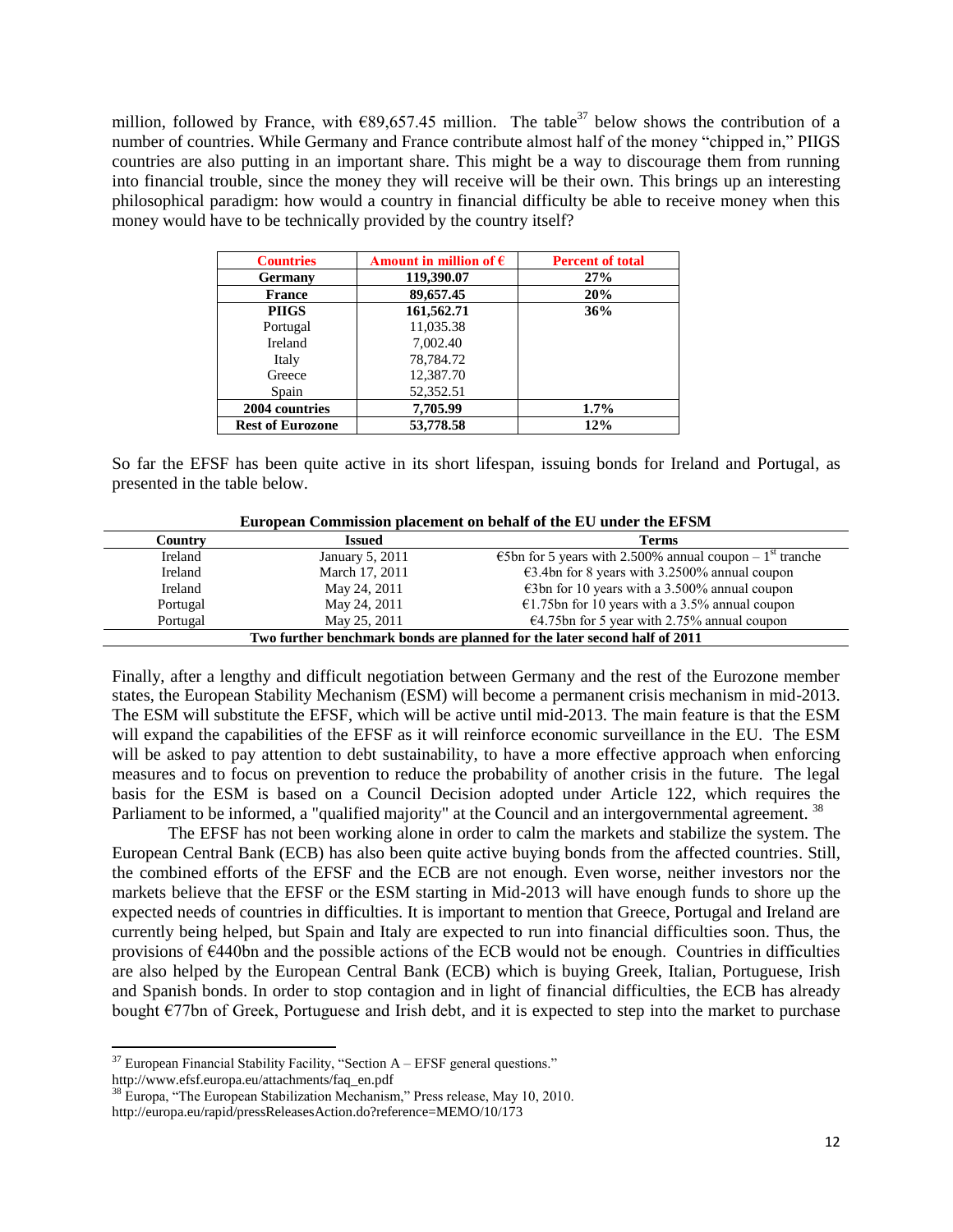Italian and Spanish bonds for an estimated one trillion euros in the near future. The EFSF has already committed about  $\epsilon$ 256 billion out of the  $\epsilon$ 440bn available to help Greece, Portugal and Ireland. Finally, both the ECB and the EFSF might have to step in to support Italy with  $\epsilon$ 1.8 trillion in debt, which is more that the PIIGS countries combined.<sup>39</sup>

The ECB buying activity is similar to the actions of the Federal Reserve. However, the US enjoys a fiscal unity and, as a result, the Fed mandate is strengthened, while the EU does not have this unity; thus, the ECB mandate is more limited. In fact, fiscal union is an integration step forward that Germany has opposed since the founding of the single currency. But it is not fair to blame Germany alone for this lack of interest on fiscal unity. Germany opposes it for two simple reasons. The introduction of a euro bond will, on the one hand, raise German funding costs significantly; on the other hand, if the fiscal union does not work out, Germans will have to pay for it. However, most countries would oppose a fiscal federation because it will force euro politicians to give up control over their national budgets. However, no currency union has ever survived without a fiscal union or some form of debt mutualization; in fact, the question of a euro bond or fiscal union is gaining recognition as the only way to stabilize the euro area and save the European Union.

The ECB has done a superb job so far controlling the crisis and contagion, but the situation has become too serious and costly for the ECB alone without a fiscal union to stamp out the crisis. The ECB cannot step in the market forever to buy bonds and the EFSF funds are not enough, as it is expected that the amount needed to save countries in difficulties would be about a two trillion euros. As a consequence, the market is unstable and the future of the union and the euro is seriously under review.

### **The European Banking System: The Stress Tests of Europe**

Despite efforts to control the financial crisis, the EU has entered the second summer of "Greek Tragedy" and the situation is not improving. Each day brings news of financial calamity; however, the EU and the Eurozone have a distracting factor: a strong euro/dollar rate. Since the euro is strong, some believe that the union project is safe, but the EU and the Eurozone are facing more problems than just the difficulties of five countries on the brink of bankruptcy; the solvency of the entire union is at risk.

To add insult to injury, on July 16, 2011, Europe presented to the world the result of the "stress" test" on the strength of the banking system. The purpose of these tests is to measure the resistance of European banks during economic instability. The idea for this test was inspired by the US banking crisis and, particularly, due to the difficult situation of Greece. The purpose of this type of test is to study and report publicly on the "health" situation of the European banking system to calm the markets and reassure investors that the European banking system is solid. The institution in charge of this task is the Committee of European Bank Supervisors (CEBS), whose mission is to create scenarios, analyze the exposure and make projections.

To date there have been three stress tests. The first one took place in September 2009 when the CEBS ran a very limited stress test on 22 banks that went almost unnoticed because the results were not made public. The second stress test took place on July 23, 2010, pressured by the events that unfolded in Greece and the exposure of European banks to a possible Greek default. This time 90 banks were tested. The third stress test was carried out this summer and published on July 16, 2011. In total, the list of banks stressed represents an approximate 65% of the European banking sector and 50% of the sector in each country analyzed.<sup>40</sup>

Currently, the EU and the Eurozone are suffering not only a difficult economic situation, but also the scrutiny of one of the most important pillars: the banking system. Due to the financial crisis that engulfed the world in 2007, and which is still being felt, banks are now forced more than ever to

<sup>&</sup>lt;sup>39</sup> Andrew Davis and James Hertling, "ECB buying may reach \$1.2 trillion in creeping fiscal union", Bloomberg August 9, 2011.

<sup>&</sup>lt;sup>40</sup> Megan Murphy, "Analysts poring over southern Europe," Financial Times, July 16/July 17, 2011.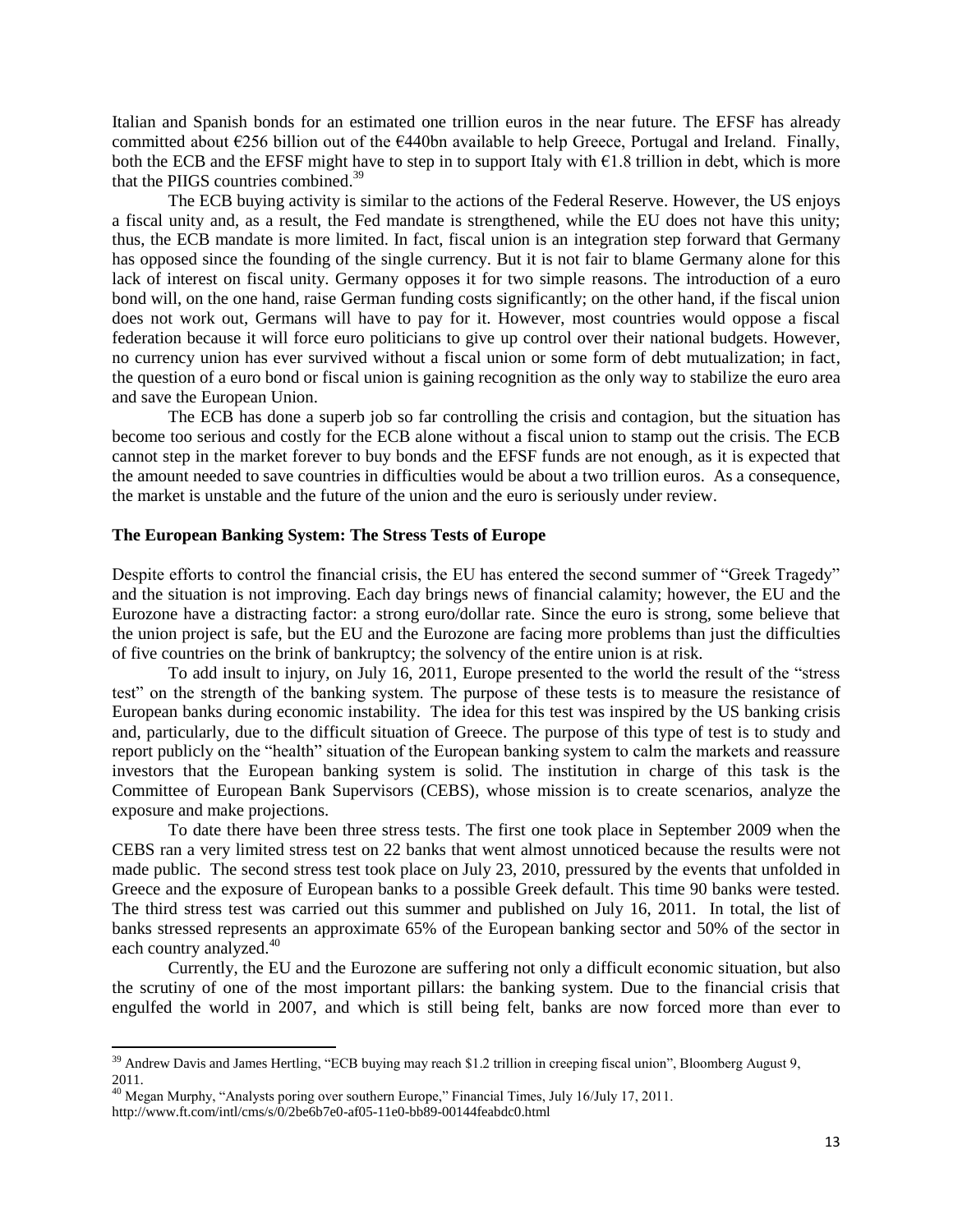implement the rules of Basel III. The purpose is to make sure that banks are ready to face a financial crisis and to measure the exposure of the banking system to the Greek problem. Basel III has helped estimate that the exposure of the banks tested to Greece's financial difficulties is  $\epsilon$ 98.2bn (\$138bn) which is  $\epsilon$ 10bn less than the exposure of the cumulative test is contracted to contract a multiple of the second stress test in July 2010.<sup>41</sup> That is, if Greece goes under, European banks will lose \$138bn with the subsequent impact at the economic and social level.

In short, Basel I was the result of a number of deliberations and agreements that took place among central bankers from around the world who met in Basel (Switzerland) in 1988 to set the minimal capital requirements needed for the proper functioning of banks to reduce credit risk. This agreement, the 1988 Basel Accord, had to be enforced by 1992. Basel II expanded the requirements and guidelines of Basel I and had what was called three "pillars": minimum capital requirement, supervisory review and market discipline. Guidelines in Basel II were the norm in 2004, and the purpose was to create an international standard that banking regulators could set as benchmarks when creating rules about how much capital banks must keep in reserve to face any possible financial and operational risk inherent to the bank. Basel III was triggered by the need to put together a better banking system after the financial crisis of 2007 and would apply to more than 8,000 banks in the EU. It has been defined by the Bank of International Settlements as "a comprehensive set of reform measures, developed by the Basel Committee on Banking Supervision to strengthen the regulation, supervision and risk management of the banking sector" and it is based on the need to improve the banking sector's ability to absorb shocks arising from economic and financial stress, improve risk management and governance, and strengthen the transparency and disclosure of banks.

The EU has become the first area where these "rules" have become law and the so-called Capital Requirement Directive 4, which forced large banks to have bigger and better levels of capital ready in order to face a crisis, is causing many problems in the banking industry. First, the common equity tier one (CET1) is increasing from 2% to 4% of risk-weighted assets, but the problem is that there are 14 strict criteria to determine what can be counted as CET1. Second, Basel III forces banks to implement a ―Capital Conservation Buffer‖, which should account for 2.5% of risk weighted assets. Thus, there is a total capital requirement of 7% that must be taken into account. This extra reserve requirement poses two intertwined threats to the system. First, banks have to put more money "away" to comply with this requirement which, in turn, will mean that there might be less money available for the banks to lend; this will reduce the liquidity available. Second, if the EU is the only area or country to implement these requirements, the EU would be at a disadvantage with less capital available. Thus, the idea is that banks must hold more top-quality capital and easy to sell assets in order to face potential losses. These rules and requirements aimed at ensuring liquidity may go against banks' global competitiveness and is the heated debate of Basel III. Basel II analyzed 90 European banks and concluded that those banks which failed the test will need  $E2.5$ bn in order to improve their capital to successfully face a difficult economic downturn. Altogether, banks in the EU must come up with €84bn of CET1capital by 2015 and €460bn by 2019, and reduce their risk and balance sheets substantially.<sup>42</sup>

Out of the 90 banks tested this summer for Basel III in the EU, sixteen barely passed and eight flunked the exam: five are Spanish, two are Greek, one is Austrian, and one is German. All banks tested in the UK, France, Portugal and Ireland passed. Out of these failing banks, the Spanish banks, particularly the cajas (saving banks), are widely viewed as undercapitalized and chock full of questionable loans made for political, rather than economic, reasons.<sup>43</sup> However, Governor of the Bank of Spain Miguel Angel Fernandez-Ordonez has defended that this failing grade is unjust, since he complains that these cajas do not need to raise new capital because the European Banking Authority (EBA) refused

<sup>&</sup>lt;sup>41</sup> Nikki Tait, "EU leads pack on bank capital," Financial Times, July 21, 2011. http://www.ft.com/intl/cms/s/0/3fb41c06b2e1-11e0-86b8-00144feabdc0.html

<sup>&</sup>lt;sup>42</sup> Nikki Tait, "EU leads pack on bank capital," Financial Times, July 21, 2011. http://www.ft.com/intl/cms/s/0/3fb41c06b2e1-11e0-86b8-00144feabdc0.html

 $^{43}$  Collin Barr," Eight banks fail Europe's stress test," CNN Money, July 15, 2011. http://finance.fortune.cnn.com/tag/banks/